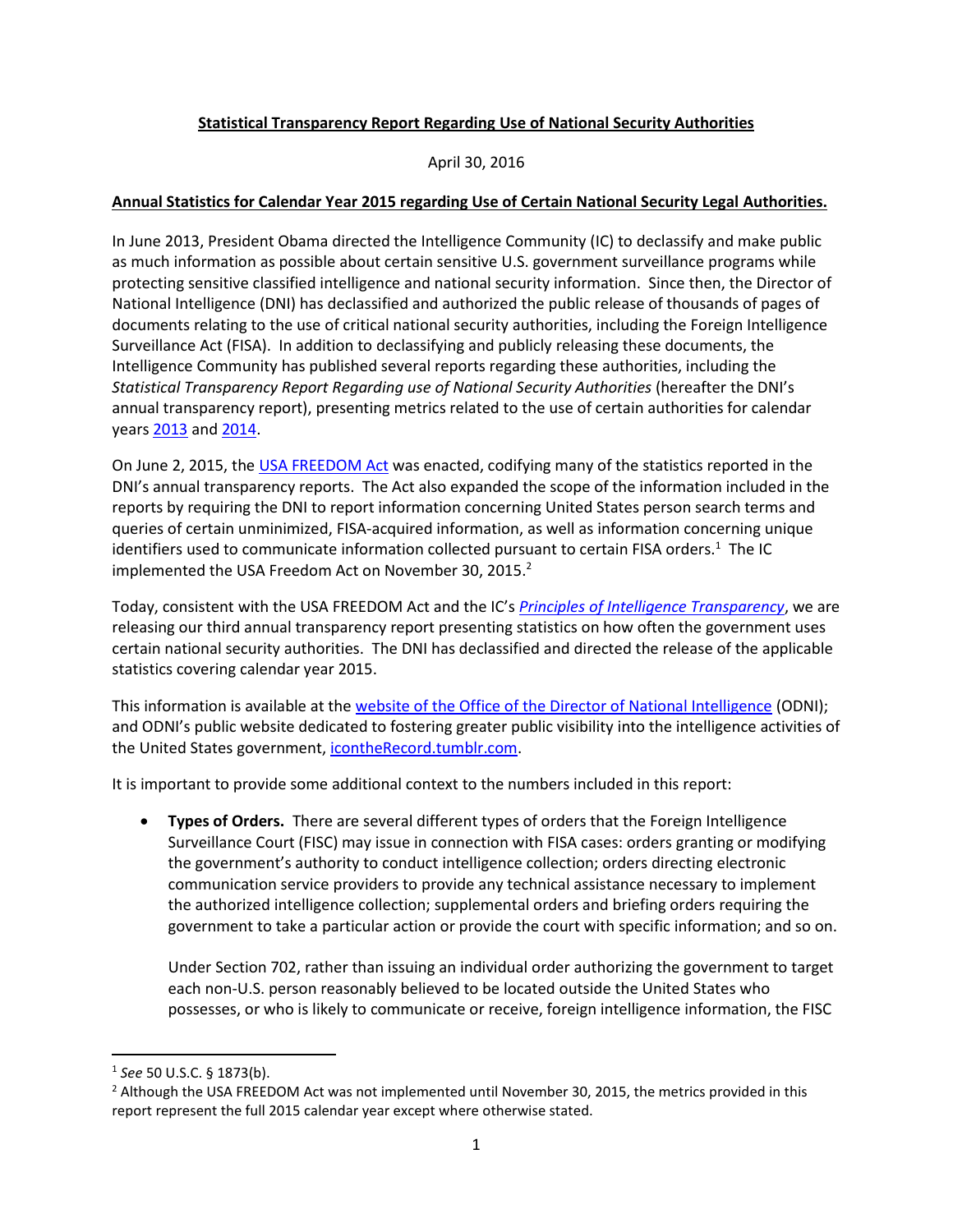issues a single order<sup>3</sup> approving certifications that describe *categories* of foreign intelligence information to be acquired through the targeting of non-U.S. persons reasonably believed to be located outside the United States.

Unless otherwise indicated, only the orders *granting authority to conduct intelligence collection* under the applicable FISA section are counted in this report; the other types of orders (e.g., modification orders) are not included.

 **Amendments and Renewals.** The FISC may amend an order one or more times after it has been issued. For example, an order may be amended to add a newly discovered account used by the target. This report *does not count such amendments* separately.

Moreover, some orders may be renewed multiple times during the calendar year (e.g., the FISA statute provides that a Section 704 FISA order against a U.S. person target may last no longer than 90 days but permits the order to be renewed). Unlike amendments, this report *does count each such renewal* as a separate order.

 **Targets.** Within the IC, the term "target" has multiple meanings. With respect to the statistics provided in this report, the term "target" is defined as the individual person, group, entity comprised of multiple individuals, or foreign power that uses the selector, such as a telephone number or email address. If a target were known to use four different selectors, the IC would count one target, not four. Alternatively, if four targets were known to use a one selector, the IC would count four targets.

The term "target" can also be used as a verb. Under Section 702, for example, the IC "targets" a particular non-U.S. person, group, or entity reasonably believed to be located outside the United States and who possesses, or who is likely to communicate or receive, foreign intelligence information, by "*tasking"* selectors that are assessed to be used by such non-U.S. person, group or entity, pursuant to targeting procedures approved by the FISC.

The number of 702 "targets" reflects an estimate of the number of known users of tasked selectors. This estimate is based on the information readily available to the IC. Unless and until the IC has information that links multiple selectors to a single foreign intelligence target, each individual selector is counted as being associated with a separate target in this report. On the other hand, where the IC is aware that multiple selectors are used by the same target, the IC counts the user of those selectors as a single target. This method of estimating helps ensure that the IC does not inadvertently understate the number of discrete persons *targeted* pursuant to Section 702.

 **Title V of FISA.** The IC implemented the USA FREEDOM Act's Title V provisions on November 30, 2015, resulting in one additional month's worth of data for calendar year 2015. Because statistical information tied to a particular FISA authority for a particular month remains

l

<sup>&</sup>lt;sup>3</sup> Note that, in its own transparency report, which is also required pursuant to Sec. 603 of the USA FREEDOM Act, the Director of the Administrative Office of the United States Courts (AOUSC) counted each Section 702 certification as being associated with its own order. Because the number of the government's Section 702 certifications remains a classified fact, the government requested that the AOUSC redact the number of certifications and the number of modified orders from its transparency report prior to publicly releasing it.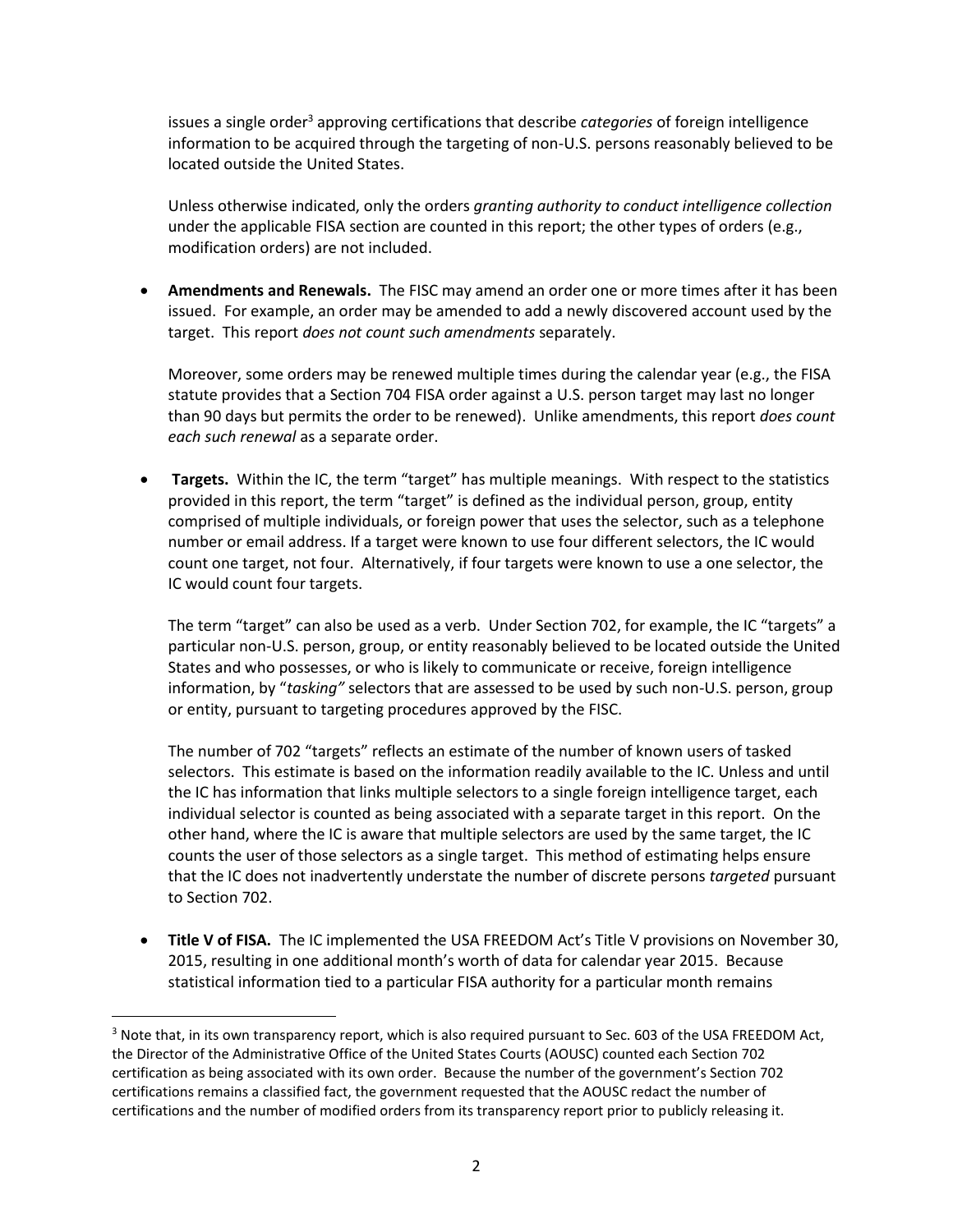classified, Title V data specifically associated with December 2015 – i.e., the information required under Section 603 (b)(4)(A) and (B) and 603 (b)(5)(A), (B) and (C) – is included only in the classified annex to this report that has been provided to Congress.

- **U.S. Persons.** In calculating the metrics in this report, the IC applied the broader definition of the term "U.S. Person" used in FISA, rather than USA FREEDOM Act's narrower "U.S. Person" definition. Section 603(e)(4) of the USA FREEDOM Act defines "U.S. Person" as "a citizen of the United States or an alien lawfully admitted for permanent residence (as defined in section 101(a) of the Immigration and Nationality Act (8 U.S.C. § 1101(a)))." This definition is narrower than FISA's, which defines "U.S. Person" as a citizen of the United States or an alien lawfully admitted for permanent residence (as defined in section 101(a)(20) of the Immigration and Nationality Act), an unincorporated association a substantial number of members of which are citizens of the United States or aliens lawfully admitted for permanent residence, or a corporation which is incorporated in the United States, but does not include a corporation or an association which is a foreign power, as defined in 50 U.S.C. § 1801(a)(1), (2), or (3). Because the broader FISA definition is the one that governs how U.S. person queries are conducted pursuant to the relevant minimization procedures, it also governs how those queries are counted. It is not possible to isolate U.S. person search terms that only meet the USA FREEDOM Act's narrower definition.
- **"Unique identifiers used to communicate information collected pursuant to such orders."** This language describes metrics included in the Title IV (PR/TT) portion of the report and in the Title V information covered in the classified annex to the report. The House Report on the USA FREEDOM Act states that "[t]he phrase 'unique identifiers used to communicate information collected pursuant to such orders' means the total number of, for example, email addresses or phone numbers that have been collected as a result of these particular types of FISA orders--not just the number of target email addresses or phone numbers." H. Rept. 114-109 Part I.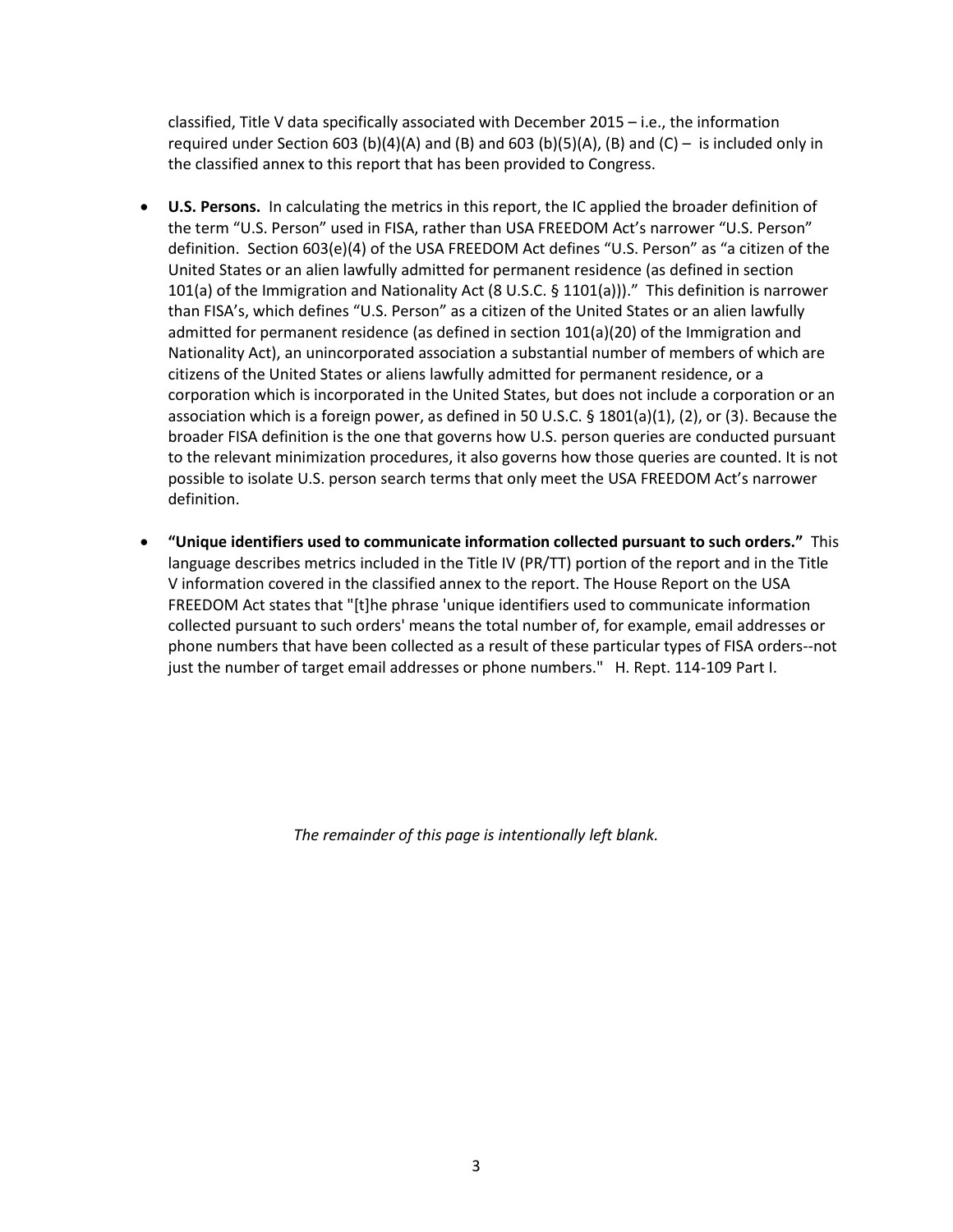| Titles I and III and Sections 703 and 704 of FISA |       |  |
|---------------------------------------------------|-------|--|
| Total number of orders                            | 1,585 |  |
| Estimated number of targets of such orders        | 1.695 |  |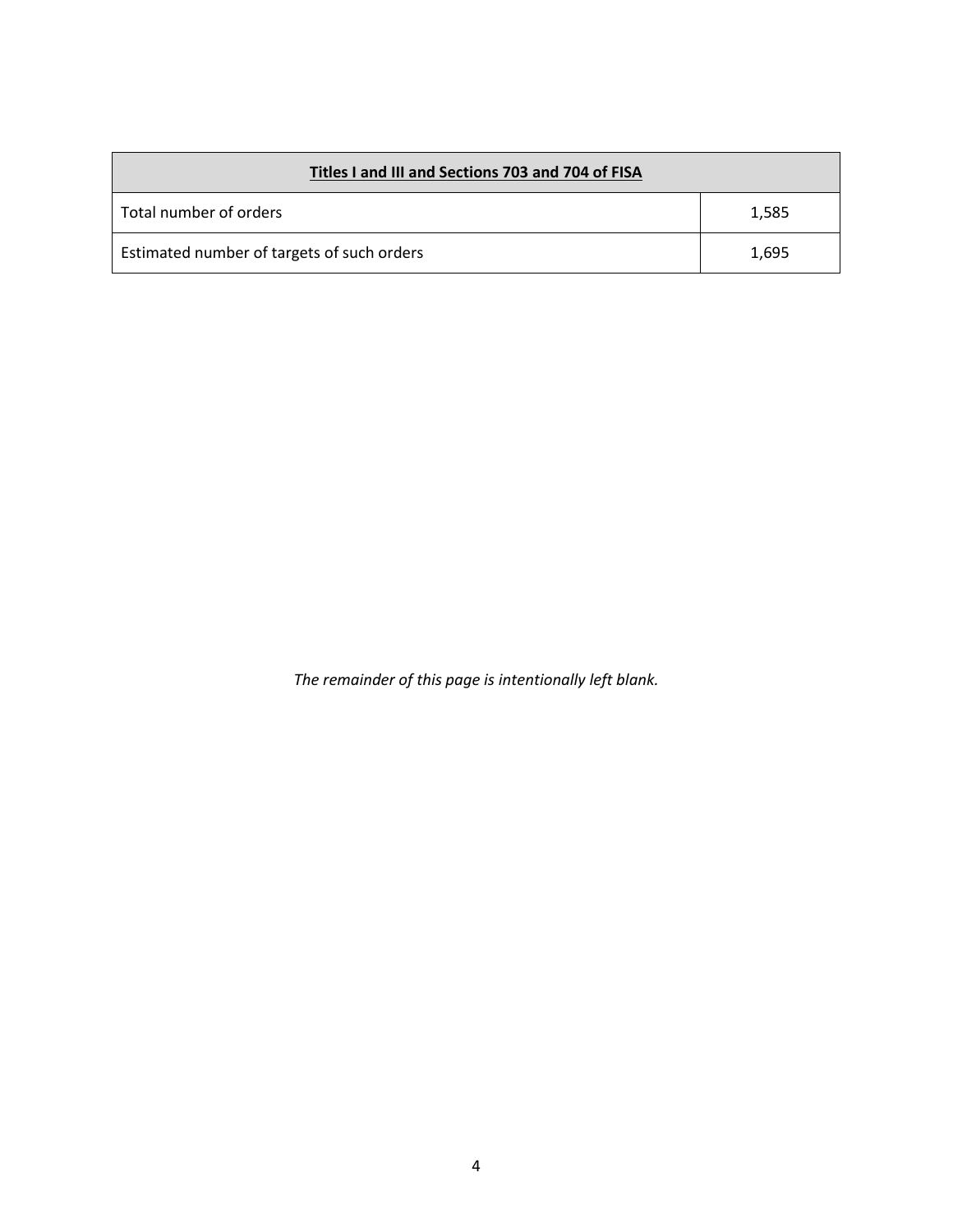| Section 702 of FISA                                                                                                                                                                                                                                      |                  |  |
|----------------------------------------------------------------------------------------------------------------------------------------------------------------------------------------------------------------------------------------------------------|------------------|--|
| Total number of orders                                                                                                                                                                                                                                   |                  |  |
| Estimated number of targets of such orders                                                                                                                                                                                                               | 94,368           |  |
| Estimated number of search terms concerning a known U.S. person used to retrieve<br>the unminimized contents of communications obtained under Section 702 (excluding<br>search terms used to prevent the return of U.S. person information) <sup>a</sup> | $4,672^{b}$      |  |
| Estimated number of queries concerning a known U.S. person of unminimized<br>noncontents information obtained under Section 702 (excluding queries containing<br>information used to prevent the return of U.S. person information) $c$                  | $23,800^{\circ}$ |  |

a. Pursuant to 50 U.S.C. § 1873(d)(2)(A), this metric does not apply to queries conducted by the FBI.

- b. This metric includes some duplicative or recurring queries conducted using the same term.
- c. Pursuant to 50 U.S.C. § 1873(d)(2)(A), this metric does not apply to queries conducted by the FBI.
- d. One IC element is currently not able to provide this information. See the DNI's certification as to the estimated number of queries concerning a known U.S. person of unminimized noncontents information obtained under Section 702.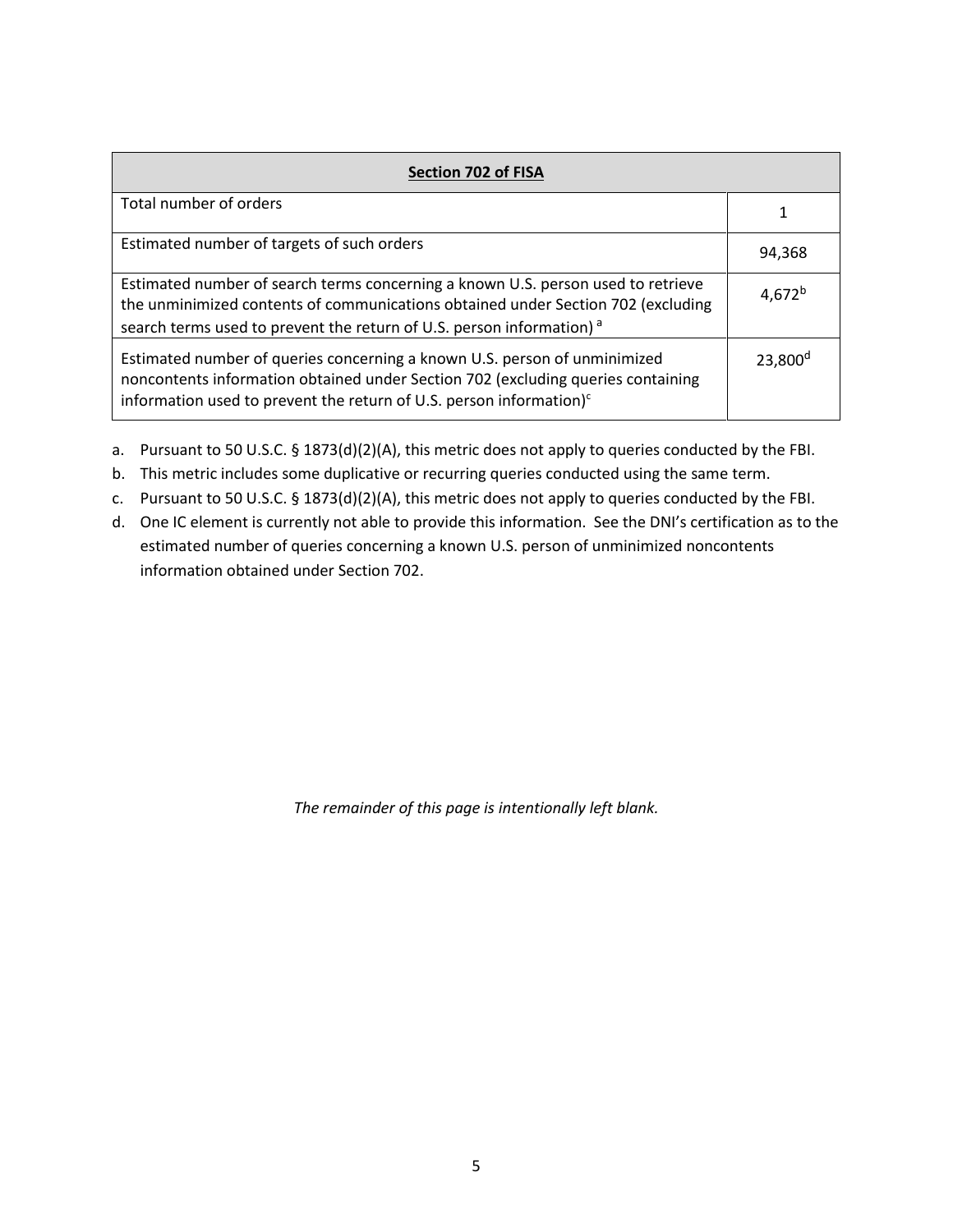## **RESPONSE TO PCLOB RECOMMENDATION 9(5)**

In response to Recommendation 9(5) of the Report on the Surveillance Program Operated Pursuant to Section 702 of the Foreign Intelligence Surveillance Act, prepared by the Privacy and Civil Liberties Oversight Board, the National Security Agency (NSA) provides the following additional information regarding the dissemination of Section 702 intelligence reports that contain U.S. person information.

Section 702 only permits the targeting of non-U.S. persons reasonably believed to be located outside the United States to acquire foreign intelligence information. Such targets, however, may on occasion communicate information of or about U.S. persons. Where appropriate, NSA may disseminate such information concerning U.S. persons. NSA only generates signals intelligence reports in response to a specific intelligence requirement, regardless of whether the proposed report contains U.S. person information. NSA's minimization procedures expressly prohibit dissemination of information about U.S. persons in any NSA report unless that information is necessary to understand foreign intelligence information or assess its importance, contains evidence of a crime, or indicates a threat of death or serious bodily injury. Even if one of these conditions applies, NSA often will mask the information and will, under any circumstance, include no more than the minimum amount of U.S. person information necessary to understand the foreign intelligence or to describe the crime or threat. In certain instances, however, NSA makes a determination prior to releasing its original report that the U.S. person's identity is appropriate to disseminate in the first instance using the same standards discussed above. In 2015, NSA disseminated 4,290 FAA Section 702 intelligence reports that included U.S. person information. Of those 4,290 reports, the U.S. person information was masked in 3,168 reports and unmasked in 1,122 reports.

Recipients of NSA reporting can request that NSA provide the true identity of a masked U.S. person referenced in an intelligence report, but this information is released only if the recipient has a legitimate need to know the identity and dissemination of the U.S. person's identity has been determined to be necessary to understand foreign intelligence information or assess its importance, contains evidence of a crime, or indicates a threat of death or serious bodily injury. Under NSA policy, NSA is allowed to unmask the identity for the specific requesting recipient only under certain conditions and where specific additional controls are in place to preclude its further dissemination, and additional approval has been provided by a designated NSA official. In 2015, NSA released 654 U.S. person identities in response to such requests.

Finally, as part of their regular oversight reviews, the Department of Justice and the Office of the Director of National Intelligence review disseminations of information about U.S. persons that NSA obtained pursuant to Section 702 to ensure that the disseminations were performed in compliance with the minimization procedures. For additional information, see page 7 of the NSA Director of Civil Liberties and Privacy Office Report, NSA's Implementation of Foreign Intelligence Surveillance Act Section 702.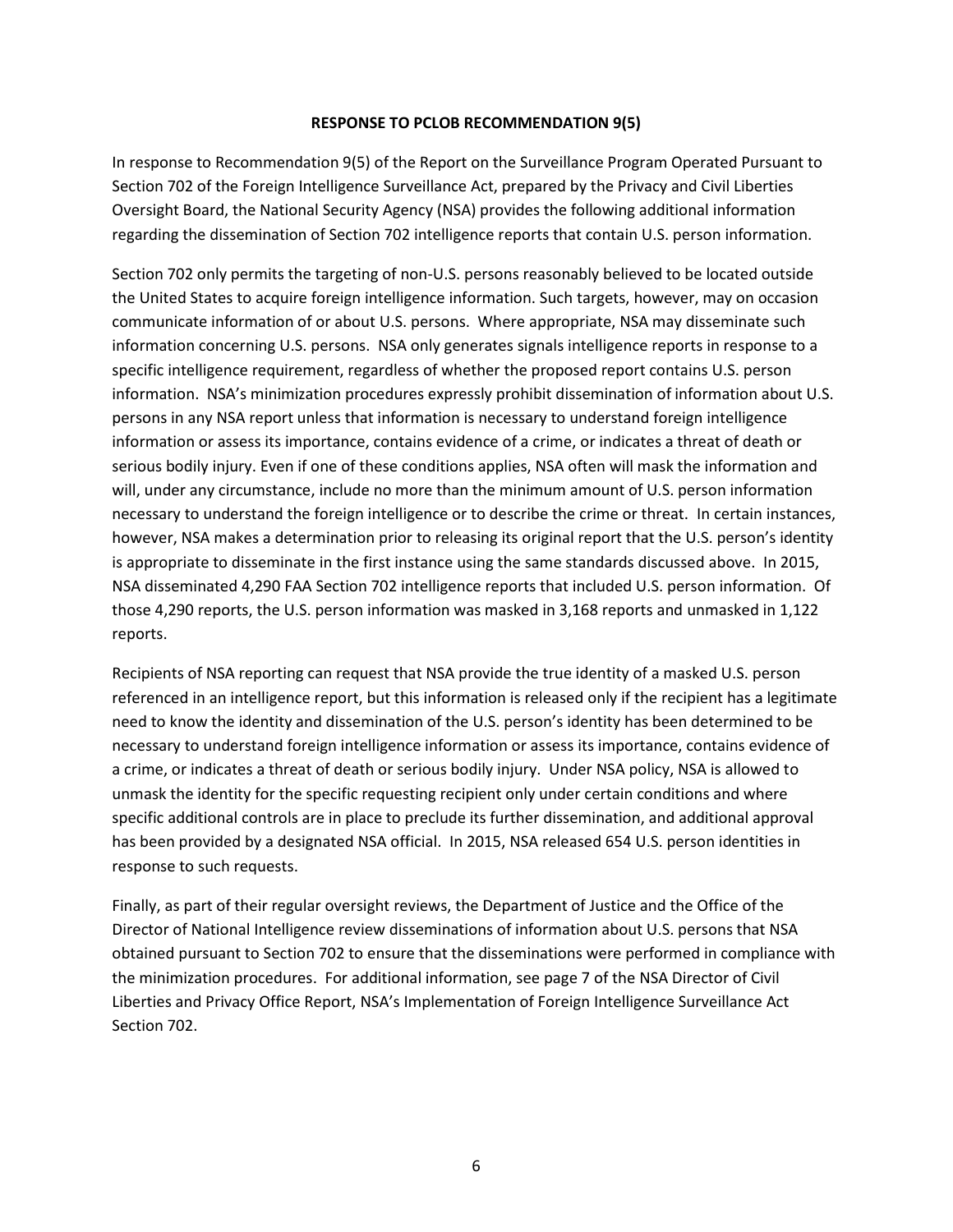| <b>Title IV of FISA</b><br><b>PR/TT FISA</b>                                                                             |                      |  |
|--------------------------------------------------------------------------------------------------------------------------|----------------------|--|
| Total number of orders                                                                                                   | 90                   |  |
| Estimated number of targets of such orders                                                                               | 456                  |  |
| Estimated number of unique identifiers used to communicate information<br>collected pursuant to such orders <sup>a</sup> | 134,987 <sup>b</sup> |  |

- a. Pursuant to Section 1873(d)(2)(B), this metric does not apply to orders resulting in the acquisition of information by the FBI that does not include electronic mail addresses or telephone numbers.
- b. This number represents information the government received from provider(s) electronically for the entire 2015 calendar year. The government does not have a process for capturing unique identifiers received by other means (such as hard-copy or portable media).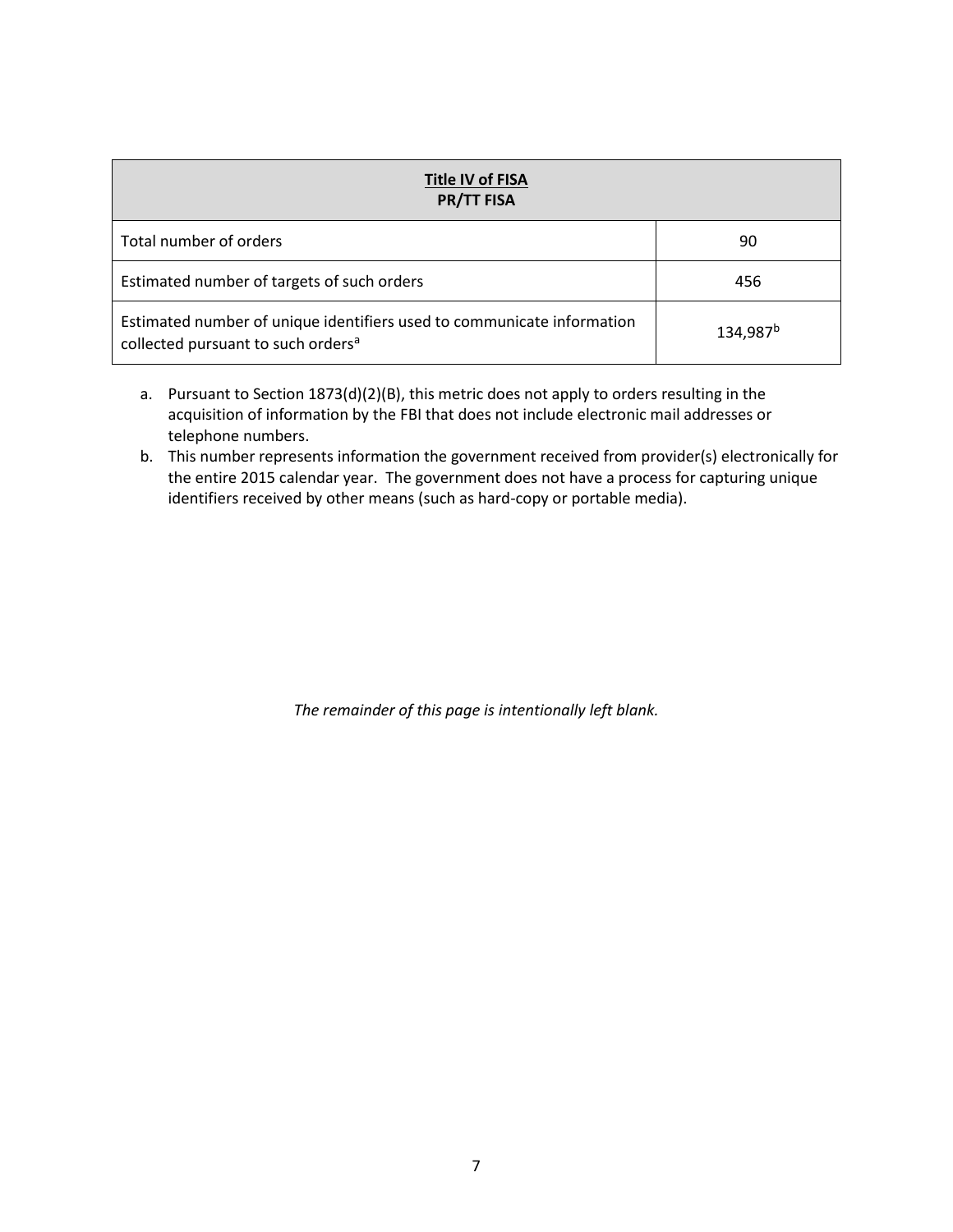| <b>Title V of FISA</b>                                                                                                                                                                                                                                                                  |                  |  |
|-----------------------------------------------------------------------------------------------------------------------------------------------------------------------------------------------------------------------------------------------------------------------------------------|------------------|--|
| Annual number of approved applications                                                                                                                                                                                                                                                  | 142 <sup>a</sup> |  |
| The number of individuals, entities, groups, or foreign powers subject to a<br>business records application to obtain information about a specific subject                                                                                                                              | 134              |  |
| The number of selectors approved by the FISC to be queried either under the<br>NSA telephony metadata program or by NSA under Section 501(b)(2)(C) of the<br><b>USA FREEDOM Act</b>                                                                                                     | 56 <sup>b</sup>  |  |
| The number of known or presumed U.S. persons who were the subject of<br>queries of information collected in bulk prior to the effective date of the<br>business record provisions of the USA FREEDOM Act, or who were subject to a<br>business records application at any point in 2015 | $183^{\circ}$    |  |

- a. This metric consists of the total number of approved applications, or orders issued, prior to the effective date of the business records provisions of the USA FREEDOM Act, as well as the approved applications, or orders issued, under Sections 501(b)(2)(B) and 501(b)(2)(C), as required by Section 603(b)(4) and 603(b)(5) of the USA FREEDOM Act.
- b. This metric reflects the number of selectors approved by the FISC as meeting the reasonable articulable suspicion standard.
- c. This metric includes some duplicative or recurring queries conducted using the same identifier. There may also be some duplication to the extent that some of the U.S. persons who were the subject of queries of information collected in bulk were also subject to a business records application.